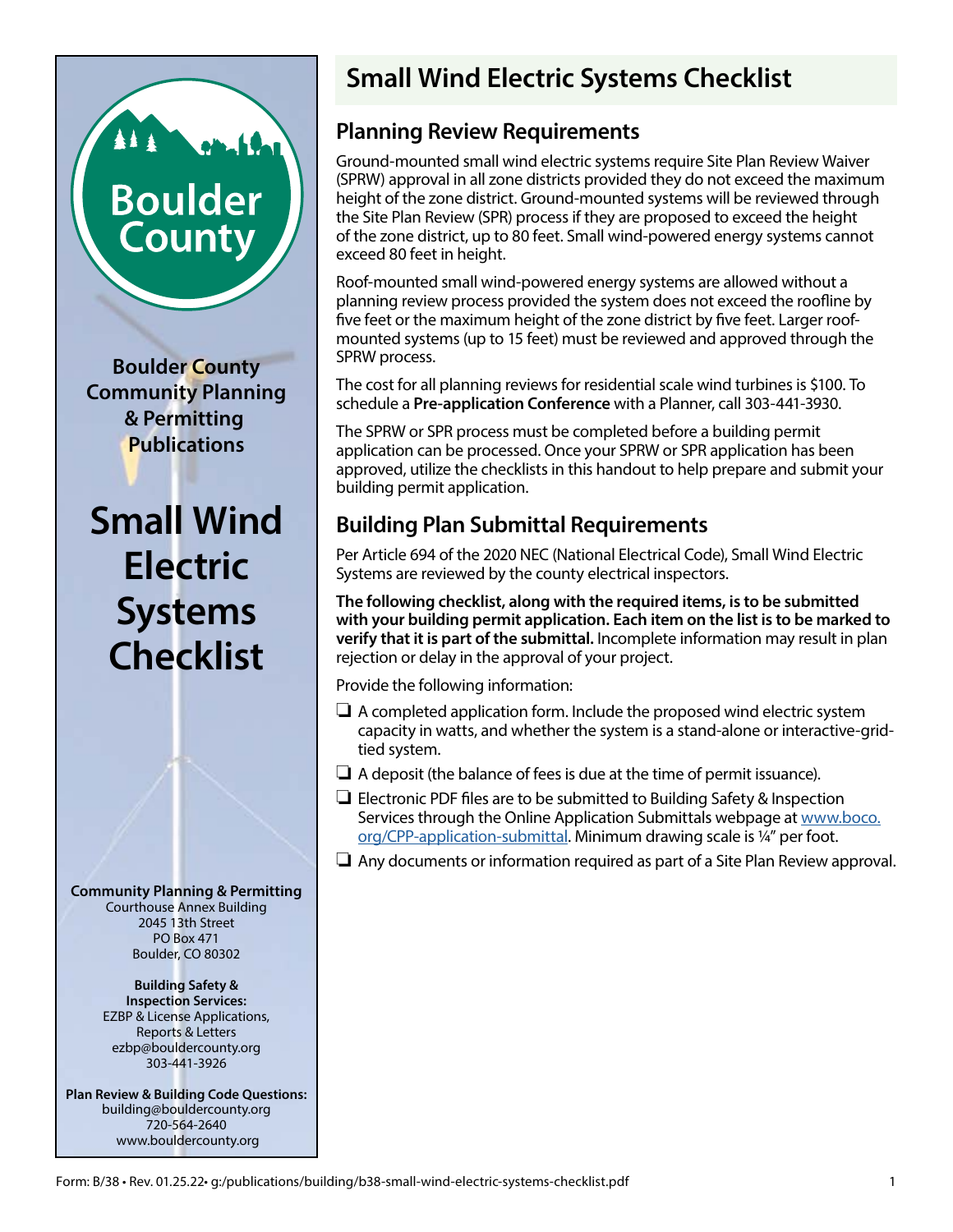## **Site Plan – Equipment Outside a Building**

#### **Please show the following on the site plan:**

- $\Box$  Location of all disconnects.
- $\Box$  Location of all batteries.
- $\Box$  Location of all rectifiers, wind generator turbine(s).
- $\Box$  Location and connection of all grounding electrode conductors.
- $\Box$  Clearances around all equipment.
- $\Box$  Dimensions between equipment and structures.
- $\Box$  Dimensions between equipment and property lines.
- $\Box$  Proposed height of the wind-powered structure from grade to the highest part of the equipment.

**Note:** See the Pole or Ground Mounted Turbine Section for additional site plan requirements.

## **Floor Plan – Equipment Within a Building**

 $\Box$  Show the location of all disconnects.

- $\Box$  Show the location of all batteries.
- $\Box$  Show the location of all rectifiers, inverters, & charge controllers.
- $\Box$  Show the location and connection of all grounding electrode conductors.
- $\Box$  Show the location of all equipment within structures.
- $\Box$  Label the use of the room in which the equipment is placed.
- $\Box$  Show clearances of the equipment.

#### **Wiring Requirements**

Provide a one-line diagram that includes the following information:

- $\Box$  Label whether the system is stand-alone or interactivegrid-tied.
- $\Box$  Conductor sizes.
- $\Box$  Conductor insulation types (i.e. THHN, THWN, direct burial cables, etc.)
- $\Box$  Conductor material (i.e. copper/aluminum).
- $\Box$  AC or DC load identifier labeling.
- $\Box$  Conduit sizes.
- $\Box$  Conduit material (i.e. non-metallic, EMT, etc.)
- $\Box$  Over current device ratings.
- $\Box$  Existing and new panel amperage ratings (buss ratings).

#### **Equipment Requirements**

Provide product listing sheets for all equipment with the following information:  $\mathbf{L}$ 

- $\mathbf{L}$  $\Box$  Wind turbine specifications and documentation showing all equipment as listed products.
- $\Box$  Fuse ratings.
- $\Box$  Rectifier and inverter output current ratings.
- $\Box$  Rectifier and inverter UL listings.
- $\Box$  All associated documentation (i.e. batteries, inverters, rectifiers, disconnects, charge controllers, over-current devices, etc).
- $\Box$  Method of grounding for live current carrying parts and equipment grounding for the metal parts of towers and supports of the wind turbines.
- $\Box$  Nacelles and other control equipment installed in exterior areas shall be listed and labeled for exterior installations and use.

**Note:** Lightning protection may be required to bond to the grounding electrode system.

### **Turbines**

 $\mathbf{I}$  $\mathbf{I}$  $\mathbf{I}$ 

 $\mathbf{I}$ 

#### **Roof Mounted Turbines**

Provide the following information:

- $\Box$  Provide a structural plan approval from a Colorado Registered Structural Engineer approving the design for the anticipated dead loads and wind loads for the location. The approval should show how the existing roof structure will have the ability to support the added weight and lateral loads imposed on the roof. The engineer must reference the required wind and snow loads for the site.
	- See the current *Boulder County Ground Snow Load Map and Wind Speed Map* to find the wind/snow loading in the area of the proposed construction.
- $\Box$  For flat roof installations provide method of roof repair for roof penetrations.

#### **Pole or Ground Mounted Wind Turbines**

Provide the following information:

- $\Box$  Site Plan Review waiver approval (as of June 2009)
- $\Box$  Site plan to include the following:
	- Location and height of wind turbine support on property.
	- Dimensions of structure to other structures from the property lines.
	- Dimensions of structure to other structures on the property easements including any existing utilities.
	- Engineered structure and footing designs. (See structural approval above).